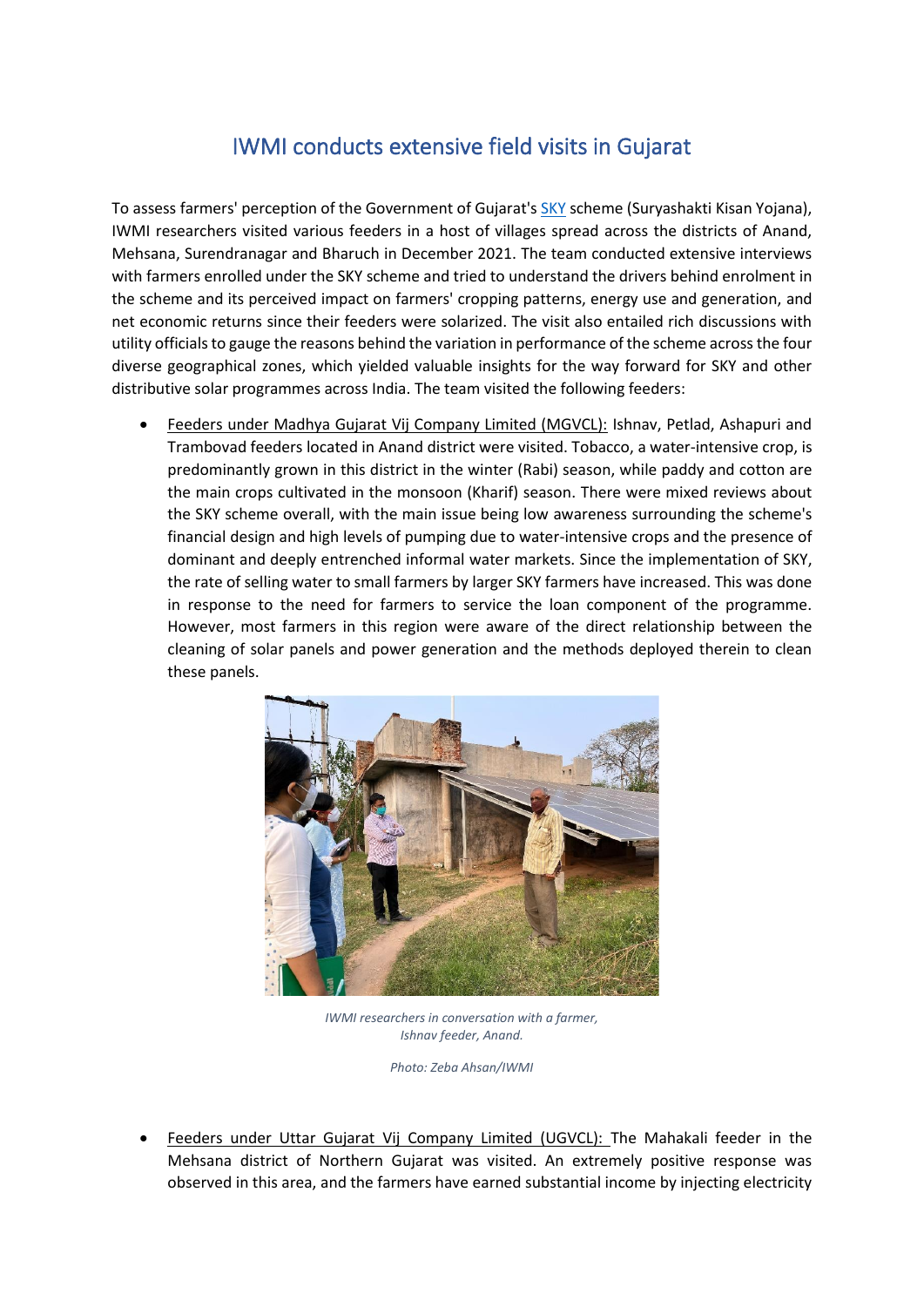back into the grid. The primary reason is the high-capacity pumps (> 50 Hp) and increasing contracted load while keeping the actual motor size the same, allowing farmers to generate, evacuate and sell a larger number of units of energy to the grid. The solar panels are cleaned frequently, and the concerned agency responsible for repairing the SPV system is highly responsive to technical issues like voltage fluctuations, SIM card or meter burnout, and inverter shut down. In addition, the utility officials have successfully conveyed the scheme design, promoted strategic behaviour among farmers, and maintained grid stability. Overall, the relevant stakeholders, i.e., DISCOM officials, farmers, and agency officials, have together made this scheme a success with excellent promotion of agri-water management. The main crops grown here are tobacco, cotton, potato and sesame. Sprinkler and drip irrigation uptake is prevalent in this region.



*Potato cultivation at a farm, Mahakali feeder, Mehsana Photo: Zeba Ahsan/IWMI*

• Feeder under Paschim Gujarat Vij Company Limited (PGVCL): The Akash feeder in the Surendranagar district of the Saurashtra region in Western Gujarat was visited. With castor and pulses like *Arhar* being major crops, the farmers depend on surface and groundwater for irrigation. The solar panels are not cleaned frequently, and significantly less income has been generated overall by selling surplus electricity. Prolonged inverter shutdowns and other system-related issues are prevalent among many connections under this feeder. In the first year of the SKY scheme, the authorized repair and maintenance agency was slow to rectify this, resulting in high feeder level losses and farmers having to pay high bills. However, the second year witnessed an improvement in the quality of the agency's service, which translated into higher returns for farmers. Many farmers may not have access to smartphones or do not know the usage of the SKY app. Therefore, the farmers here require capacity building regarding the Operation and Maintenance (O&M), the scheme's financial aspects, and the usage of the SKY app.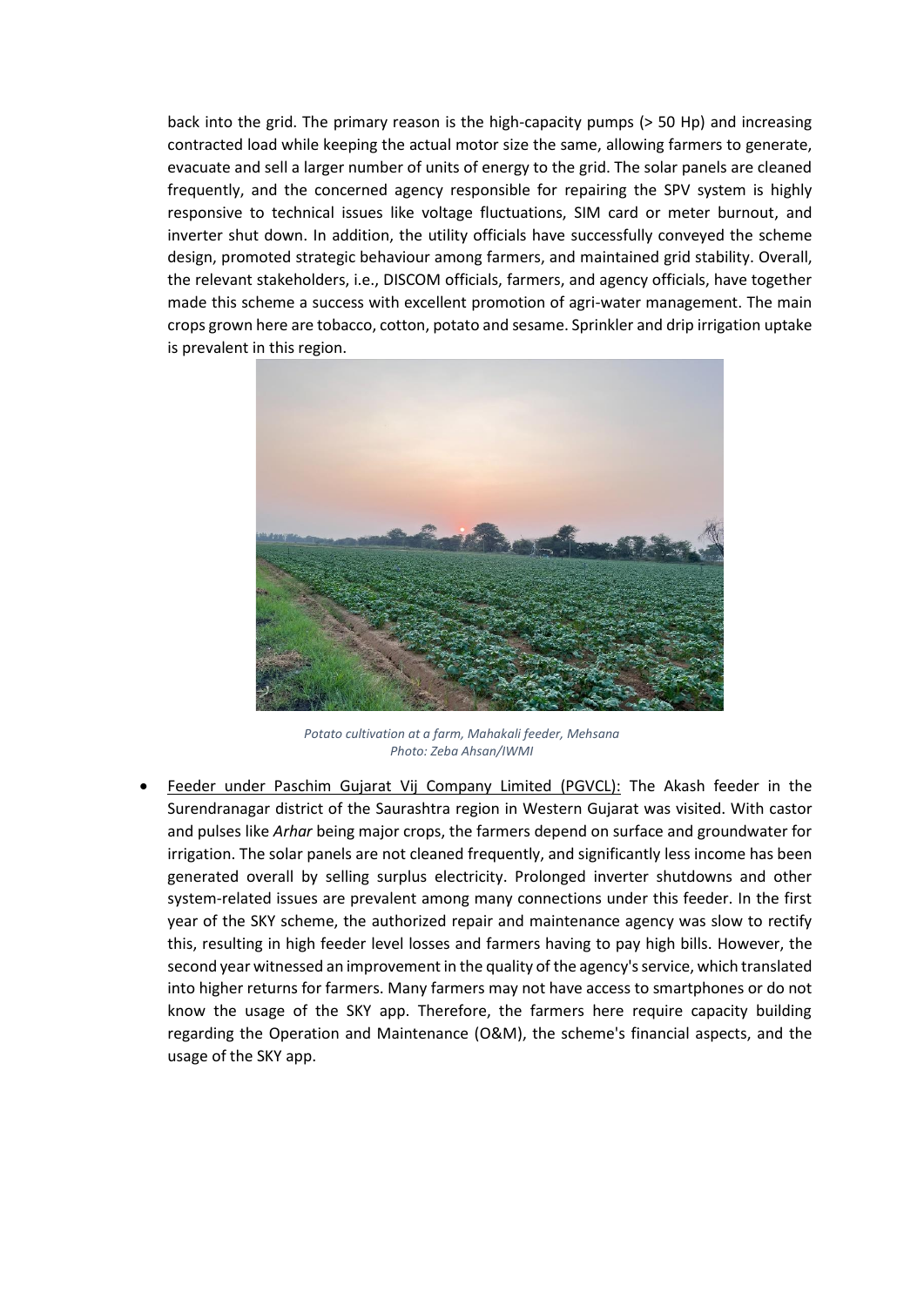

*A farmer cleaning a solar panel, Akash feeder, Surendranagar Photo: Zeba Ahsan/IWMI*

Feeder under Dakshin Gujarat Vij Company Limited (DGVCL): The Umargam feeder in the Bharuch district of southern Gujarat was visited. The primary crop grown here is highly waterintensive sugarcane. Farmers were less aware of the relation between solar panel cleaning and energy generation, with the added problems of pollution (which causes panels to become dusty, lowering energy generation), cable theft, broken solar panels and high-water abstraction, to name a few. Overall, there is a lesser understanding of the scheme with minimal knowledge of how the SKY app works.



*Sugarcane cultivation at a farm, Umergram feeder, Bharuch Photo: Zeba Ahsan/IWMI*